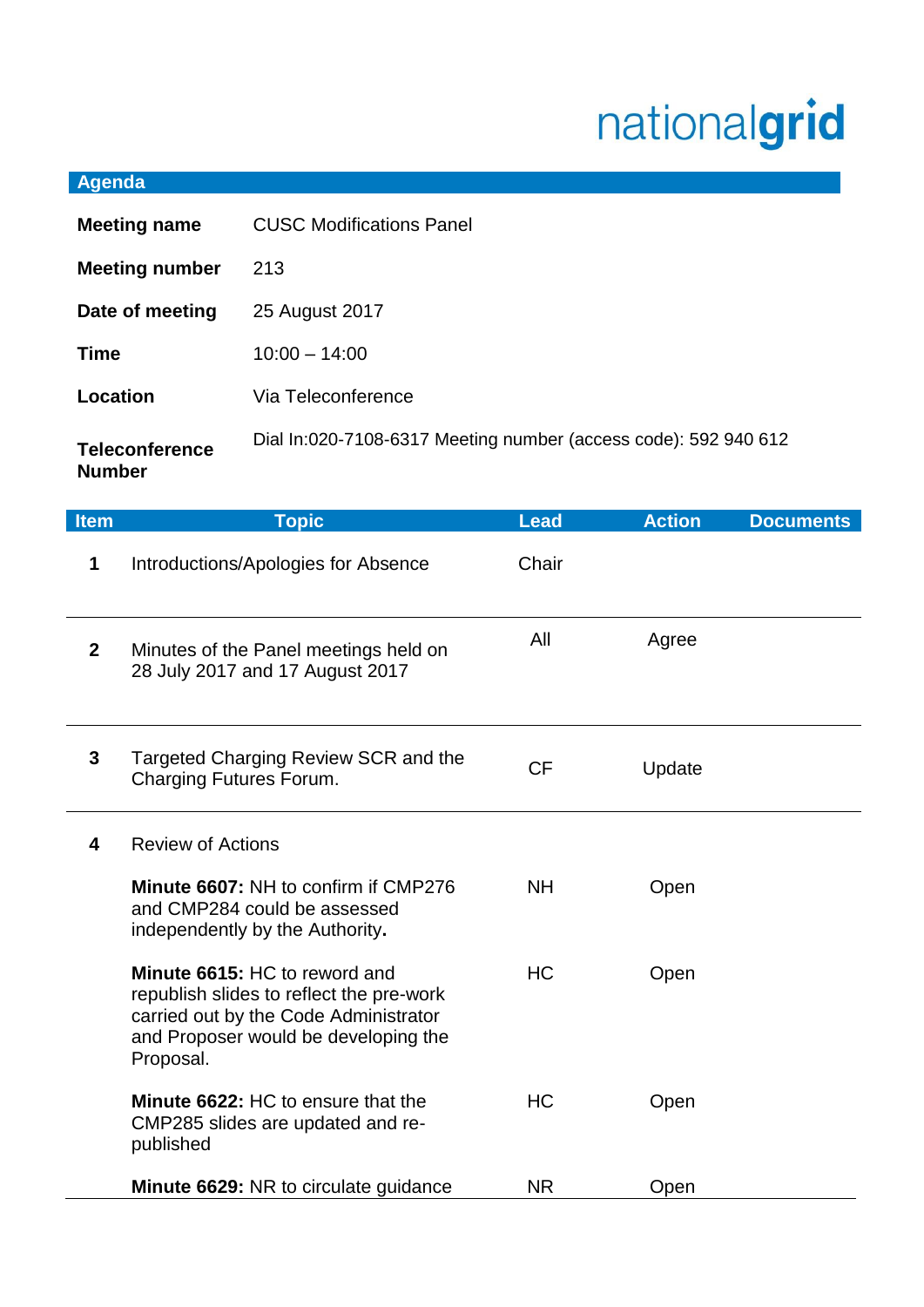| <b>Item</b> | <b>Topic</b>                                                                                                                                                                                                                             | <b>Lead</b> | <b>Action</b> | <b>Documents</b> |
|-------------|------------------------------------------------------------------------------------------------------------------------------------------------------------------------------------------------------------------------------------------|-------------|---------------|------------------|
|             | from BSC to clarify how trading parties<br>are determined.                                                                                                                                                                               |             |               |                  |
| 5           | Workgroups/Standing Groups & Review of Plan on a Page                                                                                                                                                                                    |             |               |                  |
|             | <b>Review of CUSC Modifications</b><br>'Plan on a Page'                                                                                                                                                                                  | HC          | Update        | Presentation     |
|             | <b>CMP250 'Stabilising BSUoS with at</b><br>twelve<br>month<br>least a<br>notice<br>period'.                                                                                                                                             | HC          | Update        |                  |
|             | 'Improving<br>the<br><b>CMP271</b><br>cost<br>reflectivity<br><b>of</b><br>demand<br>transmission charges'                                                                                                                               | JM          | Update        |                  |
|             | And                                                                                                                                                                                                                                      |             |               |                  |
|             | <b>CMP274 'Winter TNUoS Time of</b><br>Use Tariff (TToUT) for Demand<br><b>TNUoS'</b>                                                                                                                                                    |             |               |                  |
|             | And                                                                                                                                                                                                                                      |             |               |                  |
|             | 'Socialising TO<br><b>CMP276</b><br>costs<br>associated with "green policies"'                                                                                                                                                           |             |               |                  |
|             | <b>CMP275 'Transmission generator</b><br>in the<br>benefits<br>provision of<br>ancillary and balancing services -<br>levelling the playing field.'                                                                                       | HC          | Update        |                  |
|             | <b>Creation</b> of a<br><b>CMP280</b><br><b>New</b><br><b>Generator TNUoS Demand Tariff</b><br>which<br>Liability<br><b>Removes</b><br>for<br><b>TNUoS Demand Residual Charges</b><br>Generation and<br>from<br><b>Storage</b><br>Users' | HC          | Update        |                  |
|             | <b>CMP281</b><br>'Removal<br><b>of</b><br><b>BSUoS</b><br><b>Charges</b><br><b>From</b><br>Energy Taken<br>From the National Grid System by                                                                                              | HC          | Update        |                  |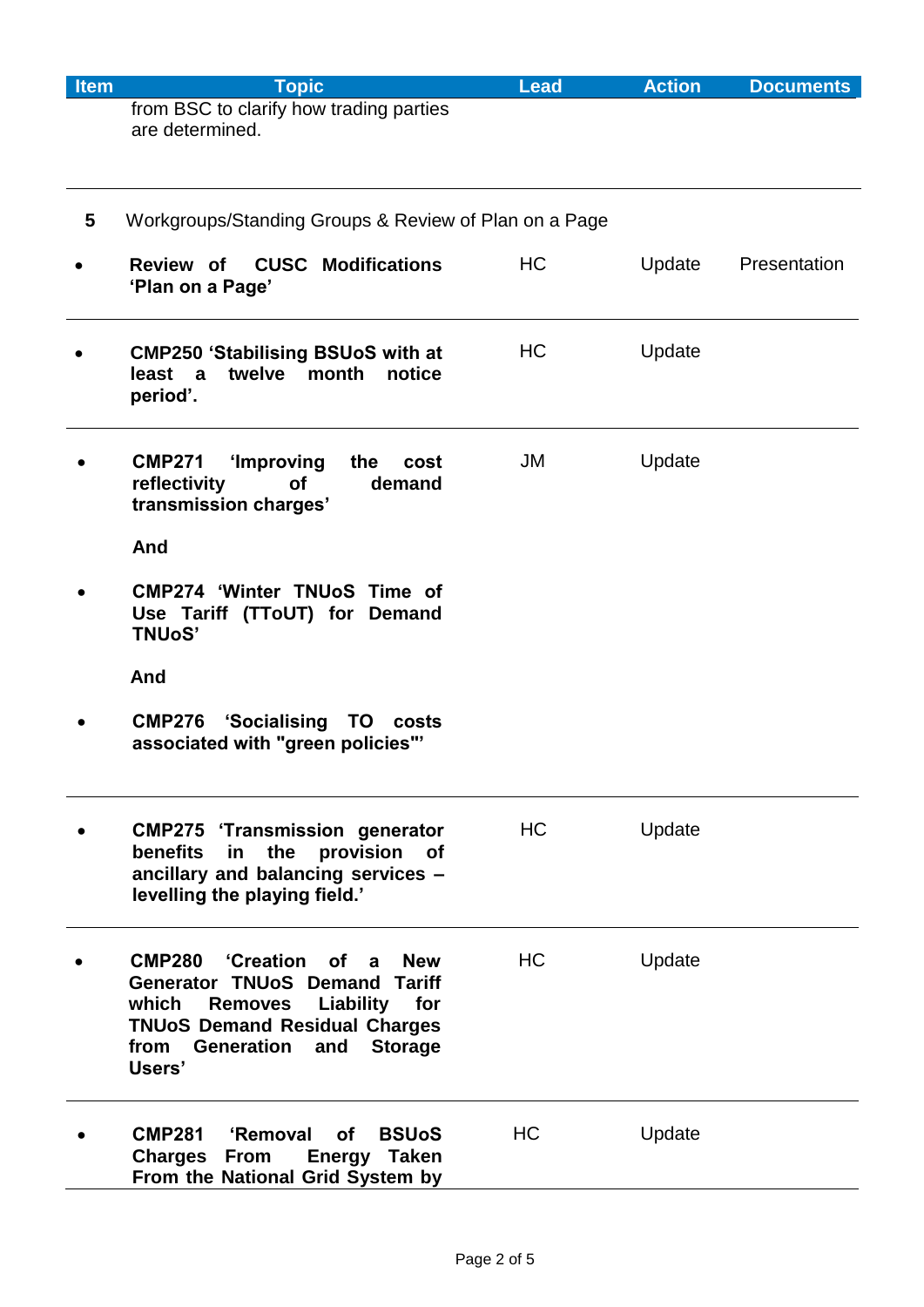| <b>Item</b>    | <b>Topic</b>                                                                                                             | <b>Lead</b> | <b>Action</b> | <b>Documents</b>           |
|----------------|--------------------------------------------------------------------------------------------------------------------------|-------------|---------------|----------------------------|
|                | <b>Storage Facilities'</b>                                                                                               |             |               |                            |
|                | <b>CMP282</b><br>effect<br>'The<br><b>Negative</b><br>Demand has on Zonal Locational<br><b>Demand Tariffs'</b>           | HC          | Update        |                            |
|                | <b>CMP283 'Consequential Changes</b><br>to enable the Interconnector Cap<br>and Floor regime'                            | HC          | Update        |                            |
|                | <b>CMP284 'Improving TNUoS cost</b><br>reflectivity (Reference Node)'                                                    | HC          | Update        |                            |
|                | <b>CUSC</b><br><b>CMP285</b><br>Governance<br>Reform - Levelling the Playing<br>Field'                                   | <b>HC</b>   | Update        |                            |
|                | <b>Governance Standing Group</b>                                                                                         | GG          | Update        |                            |
|                | <b>Transmission Charging</b><br>$\bullet$<br>Methodologies Forum                                                         | <b>LS</b>   | Update        |                            |
|                | <b>CUSC Issues Standing Group</b>                                                                                        |             |               |                            |
| 6              | <b>CUSC Panel Recommendation Vote</b><br><b>Confirmation</b>                                                             |             |               |                            |
|                | <b>CMP268 'Recognition of sharing</b><br>$\bullet$<br>by Conventional Carbon plant of<br>Not-Shared Year-Round circuits' | MT/HC       | Update        | Report and<br>Presentation |
| $\overline{7}$ | European Code Development                                                                                                | <b>NH</b>   | Update        |                            |
|                | Joint European Stakeholder<br>Group                                                                                      | GG          | Update        |                            |
| 8              | Authority Decisions as of 17 August                                                                                      | <b>NH</b>   | Update        |                            |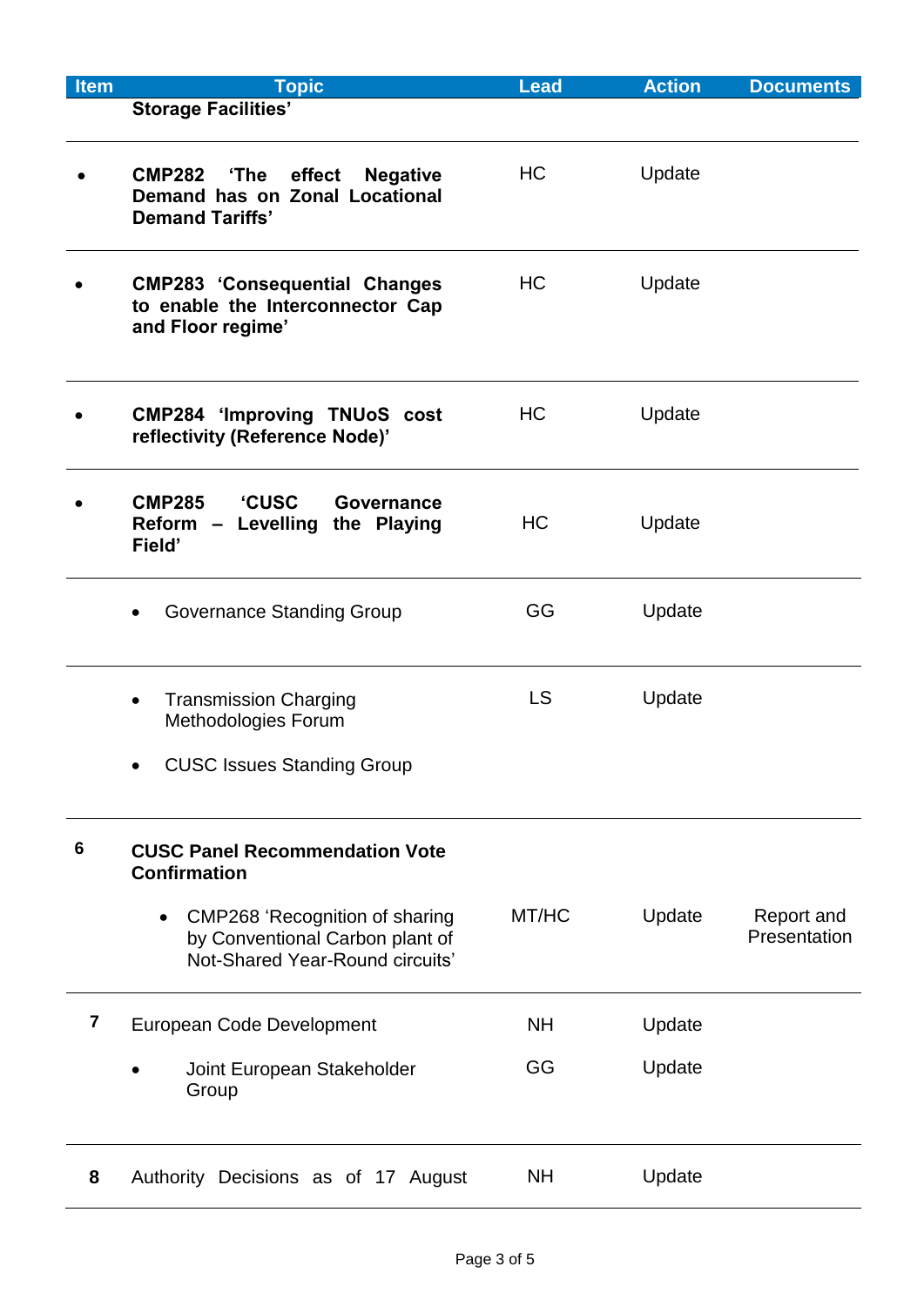| <b>Item</b> | <b>Topic</b>                                                                  | <b>Lead</b> | <b>Action</b> | <b>Documents</b> |
|-------------|-------------------------------------------------------------------------------|-------------|---------------|------------------|
|             | 2017                                                                          |             |               |                  |
|             |                                                                               |             |               |                  |
| 9           | Update on Industry Codes/General<br>Industry Updates relevant to the CUSC     |             |               |                  |
|             | <b>CUSC Panel Chair and CUSC</b><br>$\bullet$<br><b>Panel Election Update</b> | JM          | Update        |                  |
|             | General<br>$\bullet$                                                          | All         | Update        |                  |
|             |                                                                               |             |               |                  |
| 10          | <b>AOB</b>                                                                    |             |               |                  |
|             | Website<br>$\bullet$                                                          | JM          | Update        |                  |
|             | Code Administrators Terms of<br>Reference                                     | JM          | Update        |                  |

## **11** Notification of Future Meetings:

Monthly CUSC Panel Meetings for 2017 (10:00 to 14:00):

- **Meeting No 214:** 29 September 2017 at National Grid House, Warwick
- **Meeting No 215:** 27 October 2017 at National Grid House, Warwick
- **Meeting No 216:** 24 November 2017 at National Grid House, Warwick
- **Meeting No 217:** 15 December 2017 at National Grid House, Warwick

| <b>Attendees</b>     |                 |                                     |
|----------------------|-----------------|-------------------------------------|
| <b>Name</b>          | <b>Initials</b> | <b>Position</b>                     |
| <b>Mike Toms</b>     | МT              | <b>Panel Chair</b>                  |
| <b>John Martin</b>   | JM              | Code Administrator (Alternate)      |
| Heena Chauhan        | HC              | <b>Panel Secretary</b>              |
| Louise Schmitz       | LS              | <b>National Grid Panel Member</b>   |
| Cem Suleyman         | <b>CS</b>       | <b>Users' Panel Member</b>          |
| <b>Garth Graham</b>  | GG              | Users' Panel Member                 |
| James Anderson       | JA              | Users' Panel Member                 |
| Paul Mott            | <b>PM</b>       | <b>Users' Panel Member</b>          |
| <b>Kyle Martin</b>   | KM              | Users' Panel Member                 |
| Simon Lord           | <b>SL</b>       | <b>Users' Panel Member</b>          |
| Nicholas Rubin       | <b>NR</b>       | <b>ELEXON</b>                       |
| Robert Longden       | <b>RL</b>       | Consumers' Panel Member (Alternate) |
| Nadir Hafeez         | <b>NH</b>       | <b>Authority Representative</b>     |
| <b>Charlie Friel</b> | <b>CF</b>       | Authority (Presentation on SCR)     |